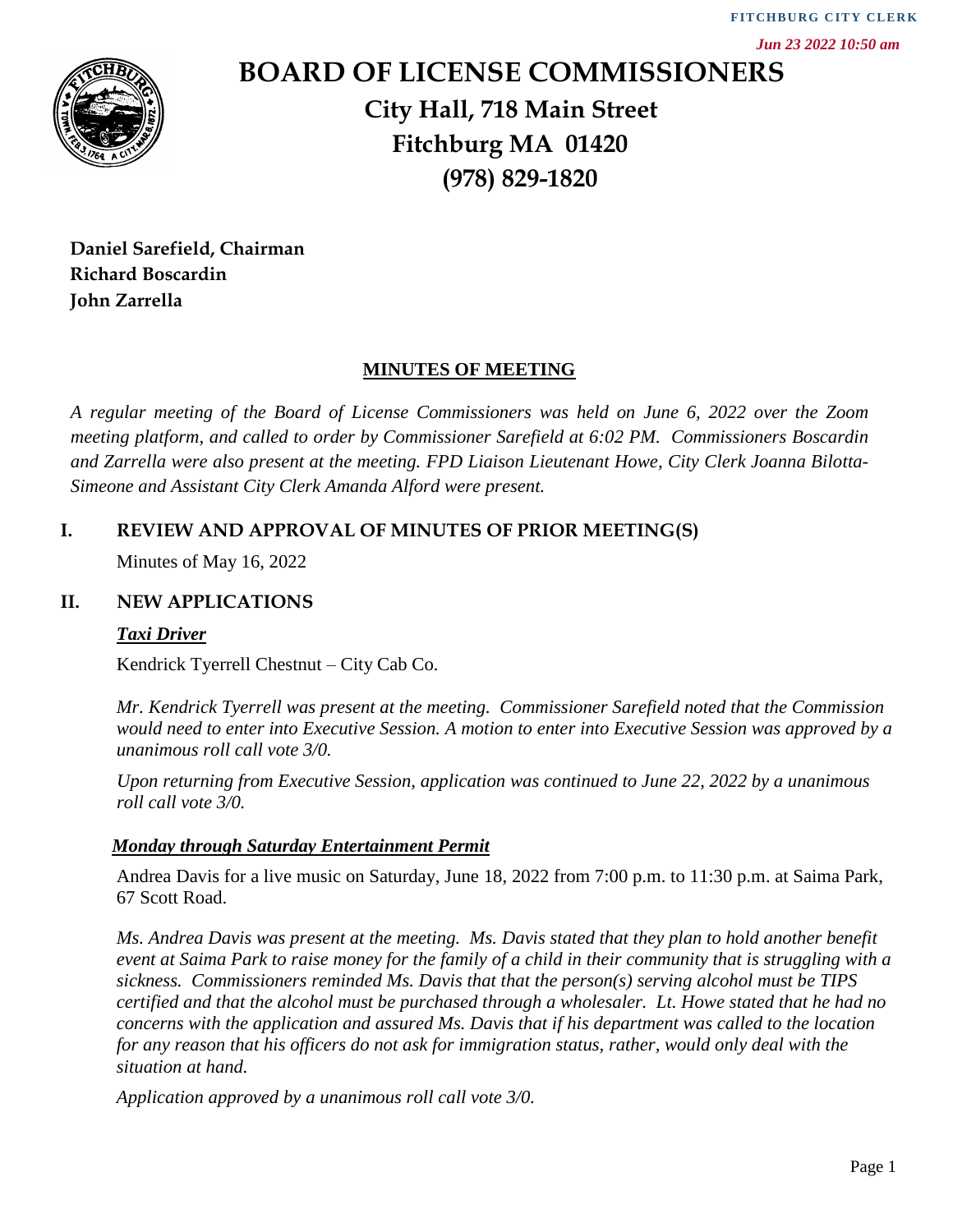### *Special One Day License*

1. Andrea Davis for a Special One Day Wine & Malt Beverage License for a benefit being held to support a member of the community at Siama Park, 67 Scott Road, from 7:00PM to 12:00AM on Saturday, June 18, 2022 for 100 people.

*Application approved by a unanimous roll call vote 3/0.*

2. Fitchburg Police Athletic League, Inc., for a Special One Day All Alcohol Beverage License for Civic Days Block Party Beer Garden at 769 Main Street from 4PM to 10PM on July 3, 2022 for 50 people per hour.

*Mr. David Gordon was present at the meeting. He stated that they have organized this event for several years and that the profits would benefit safety programs for kids. He stated that the last time they held the event they requested a special all alcohol license so they could provide vodka lemonade as another option for those that don't prefer to drink beer and it was a success so they plan to do the same this year. Commissioners reminded Mr. Gordon that that the person(s) serving alcohol must be TIPS certified and that the alcohol must be purchased through a wholesaler. Lt. Howe stated that he had no concerns with the application and noted for the record that Fitchburg PAL does not have any affiliation with the FPD.* 

3. Fitchburg Art Museum, 185 Elm Street, for a Special One Day All Alcohol Beverage License for a fundraising event for the Fitchburg State University & The Center for Italian Culture from 5PM to 9PM on Saturday, June 11, 2022 for 150 people.

*Ms. Rebecca Wright was present at the meeting. She stated that they are requesting a special one day license for the ability to serve beverages outdoors of the Fitchburg Art Museum for a 20th anniversary fundraiser for Fitchburg State's Center for Italian Culture on June 11th and a summer exhibition on June 24th . Commissioner Sarefield stated that the Art Museum would need to turn over their annual liquor license to the FPD on the day of the events and post the one day license in its place. Commissioner Sarefield also noted for the record that he is an employee of Fitchburg State University and a member of the Center for Italian Culture but does not have any financial interest in the Center and there is no impact on his employment.* 

*Application approved by a unanimous roll call vote 3/0.*

4. Fitchburg Art Museum, 185 Elm Street, for a Special One Day Wine & Malt Beverage License for summer exhibition from 6PM to 8PM on Saturday, June 24, 2022 for 150 people.

*Application approved by a unanimous roll call vote 3/0.*

# *Transfer of Annual All Alcohol Beverage License*

Gomes, Inc., d/b/a Gomes Liquors, for transfer of ownership of annual, package store, all alcohol beverages license and pledge of inventory at 58 Ashby State Road to Gomes, Inc., Tapan Patel, Manager.

*(Refer to public hearing on June 22, 2022)* 

*Mr. Tapan Patel and his Attorney, Mr. John Mooradian, were present at the meeting. Mr. Mooradian explained that there has been a change in the business ownership and that Mr. Patel is the sole shareholder. He stated that there would be no changes to the structure or the footprint of the store and at this point they have all the necessary approvals from the various departments with the exception of the occupancy permit which they are working on obtaining.* 

*Application accepted and referred to a public hearing on June 22, 2022 by a unanimous roll call vote 3/0*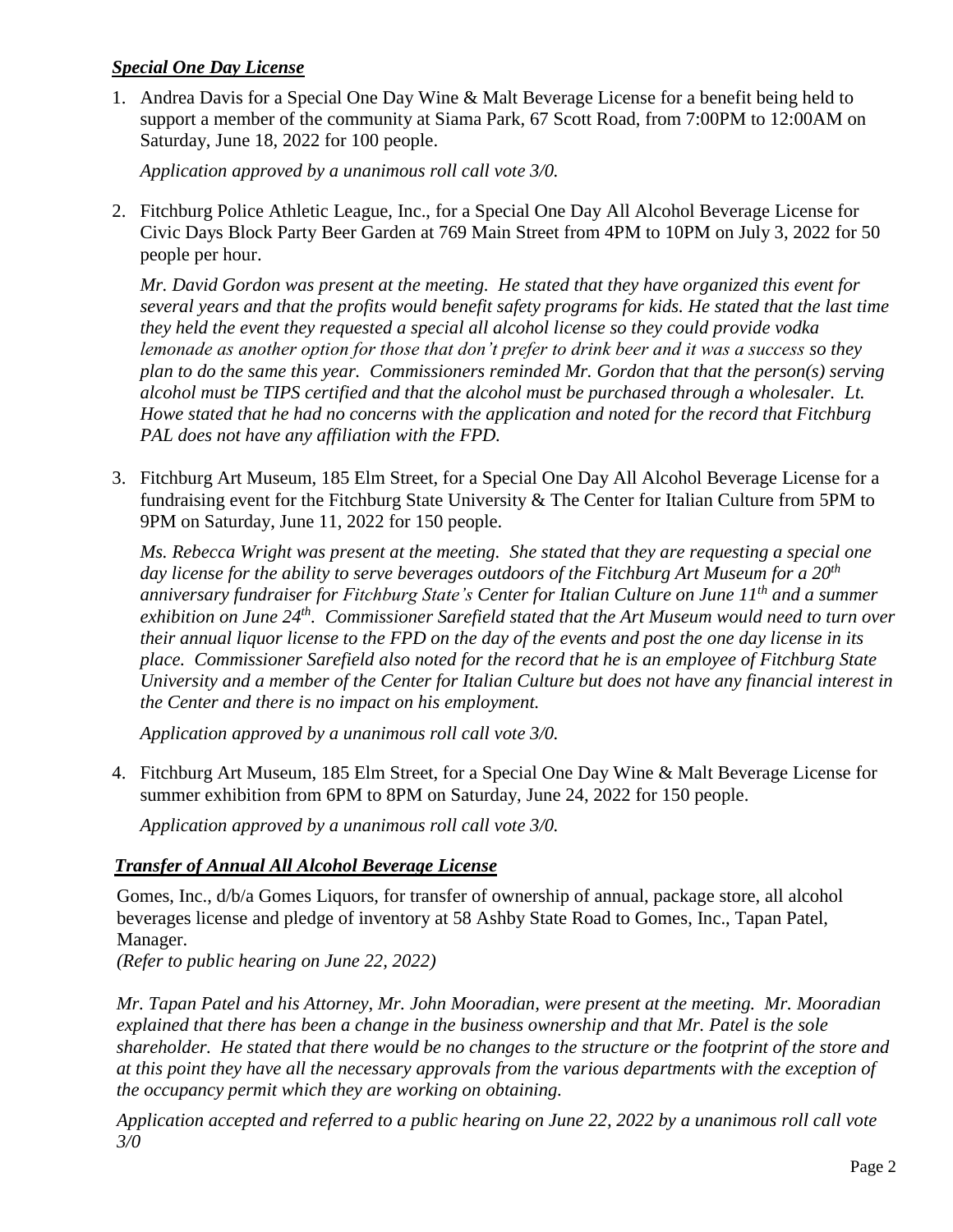### **III. PUBLIC HEARING**

#### *Application for a new Retail General On-Premise, All Alcohol Beverage License*

The Cellar, 14 Mill Street

*Commissioner Sarefield declared the hearing open at 6:37 p.m.* 

*Mr. Michael Roy was present at the meeting. He stated that he had been thinking about reopening the establishment for some time and with the effort the City is undertaking to revitalize Main Street along with the conversion to two-way traffic, he thought it was a great opportunity. He stated that he began renting the location earlier this year and has been working with the Building Department and Board of Health to bring everything up to code. Commissioner Boscardin asked if he was planning on serving food or having entertainment. Mr. Roy stated that the location is not suited for a kitchen and that he would only serve items such as chips or pretzels. He stated that he is planning on having entertainment and will submitting an application in the future.* 

*Mary Jo Bohart, Director of Economic Development, spoke in favor of the application. No one spoke in opposition to the application. Hearing declared closed at 6:43 p.m.*

*Application approved by a unanimous roll call vote 3/0.*

#### **CONTINUED MATTERS**

#### *Monday through Saturday Entertainment Permit*

Iglesia Pentecostal Cassa Del Alfarero, 200 Daniels Street, for worship service on June 25, 2022 from 12PM to 3PM for live amplified music, DJ, and dancing. *(continued from May 16, 2022)*

*Ms. Lisa Turios was present at the meeting. She stated that they were planning on having an outdoor service at the Shelton Street Gateway Park where there will be singing, live music, and a brief sermon. Commissioner Boscardin asked how many people they were expecting at the service. Ms. Turios stated approximately 50 to 60 people. Commissioner Sarefield asked if she had applied for a public assembly request. Ms. Turios stated that she did have permission for use of the park but was unaware that she need to complete this application. Lt. Howe provided her with the name of whom she could contact at the FFD to apply.* 

*Application approved by a unanimous roll call vote 3/0.*

#### *Communication*

Proposed Lodging House Regulations and Guidelines *(continued from May 16, 2022)*

*Regulations approved by a unanimous roll call vote 3/0.*